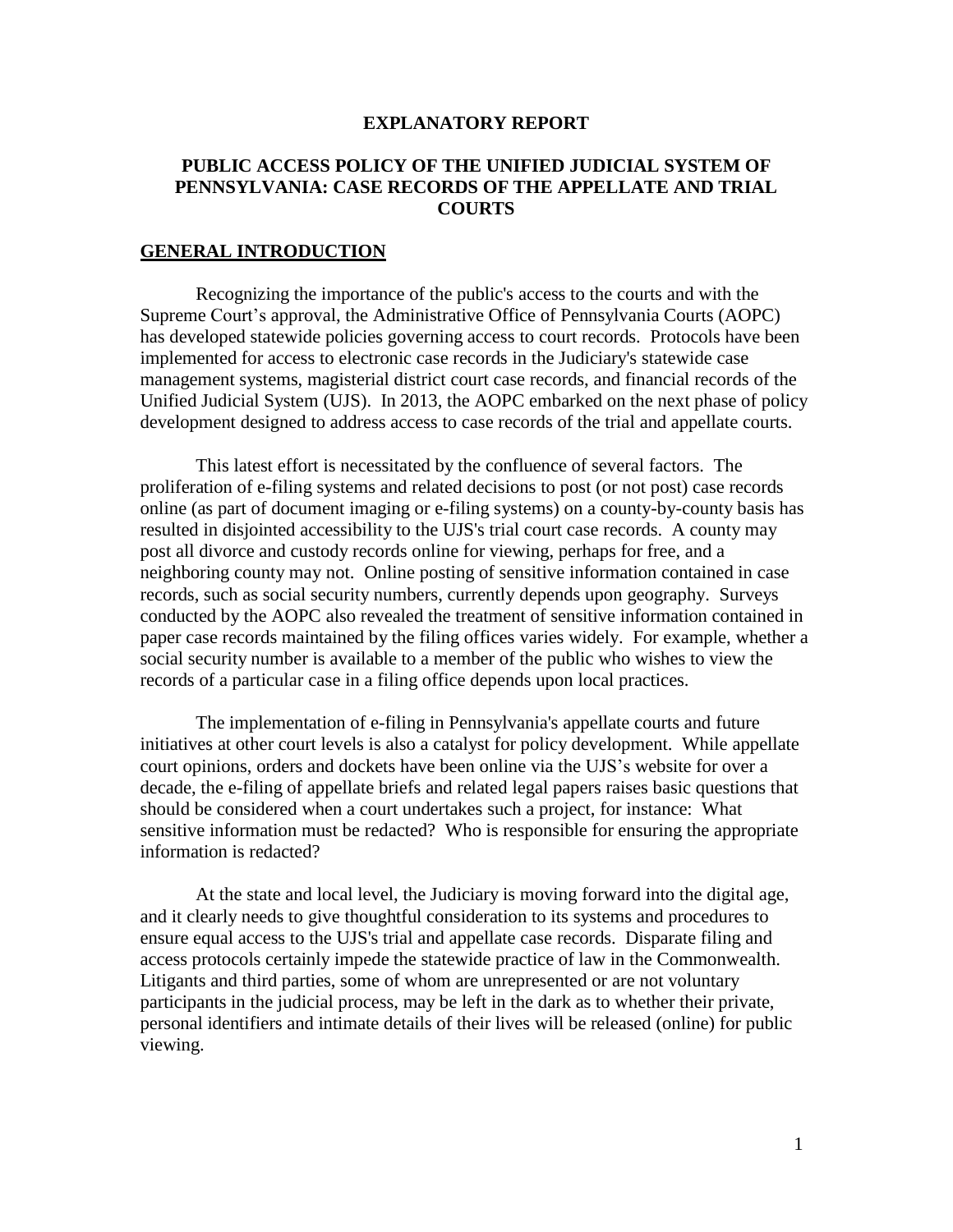Government and the private sector collect extensive amounts of personal data concerning individuals' finances, unique identifiers, medical history and so on. Many of these types of data are relevant to the cases that are before the courts for decision, and some data is provided in court filings even though irrelevant to the matter before the court. Therefore, like other branches of government and the private sector, the courts are constantly considering issues regarding the need for openness and transparency and the concern for personal privacy and security.

With regard to the courts, however, the constitutional and common law presumption of openness has to be carefully weighed against relevant practical, administrative considerations when crafting solutions to avert breaches of privacy and security. Striking the right balance is not an easy task.

The public's right to access court proceedings and records is grounded in the First and Sixth Amendments of the U.S. Constitution, Article I §§ 7, 9, and 11 of the Pennsylvania Constitution, and the common law. While there is overlap between the common law and constitutional analyses, there is a distinction between the two. Specifically, the constitutional provisions provide a greater right of access than the common law.<sup>1</sup> However, these constitutional and common law rights are not absolute and may be qualified by overriding interests. A more extensive discussion of the right to access is contained in the *Explanatory Report* of the *Electronic Case Record Public Access Policy of the Unified Judicial System of Pennsylvania*. 2

Therefore, with the approval of the Supreme Court, the Court Administrator of Pennsylvania convened a working group to study and develop a proposed policy for public comment. Under the experienced and dedicated leadership of Commonwealth Court Judge Renée Cohn Jubelirer and Montgomery County Court of Common Pleas Judge Lois E. Murphy, the working group undertook its charge with an open mind and an aim to appropriately balance the competing interests at hand. The group consisted of judges, appellate court filing office personnel, local court personnel, two Prothonotaries/Clerks of Courts, one Register of Wills/Clerk of Orphans' Court, and representatives from the Pennsylvania Bar Association and the rules committees of the Supreme Court, as well as AOPC staff.

Before developing a proposed policy, the working group studied and discussed the different types of records pertaining to criminal, domestic relations, civil, juvenile, orphans' court and appellate matters filed in the courts. Tackling each case type individually, the working group considered existing legal restrictions and other jurisdictions' access policies on the release of data and documents. In formulating whether information and documents should be considered confidential, the group also determined how access would be limited. There are categories of information that are completely restricted, such as social security numbers, and categories that are restricted

<sup>1</sup> See *Commonwealth v. Long*, 922 A.2d 892 (Pa. 2007).

 $2$  Explanatory Report is found at: [http://www.pacourts.us/assets/files/page-381/file-](http://www.pacourts.us/assets/files/page-381/file-833.pdf?cb=1413983484884)[833.pdf?cb=1413983484884](http://www.pacourts.us/assets/files/page-381/file-833.pdf?cb=1413983484884)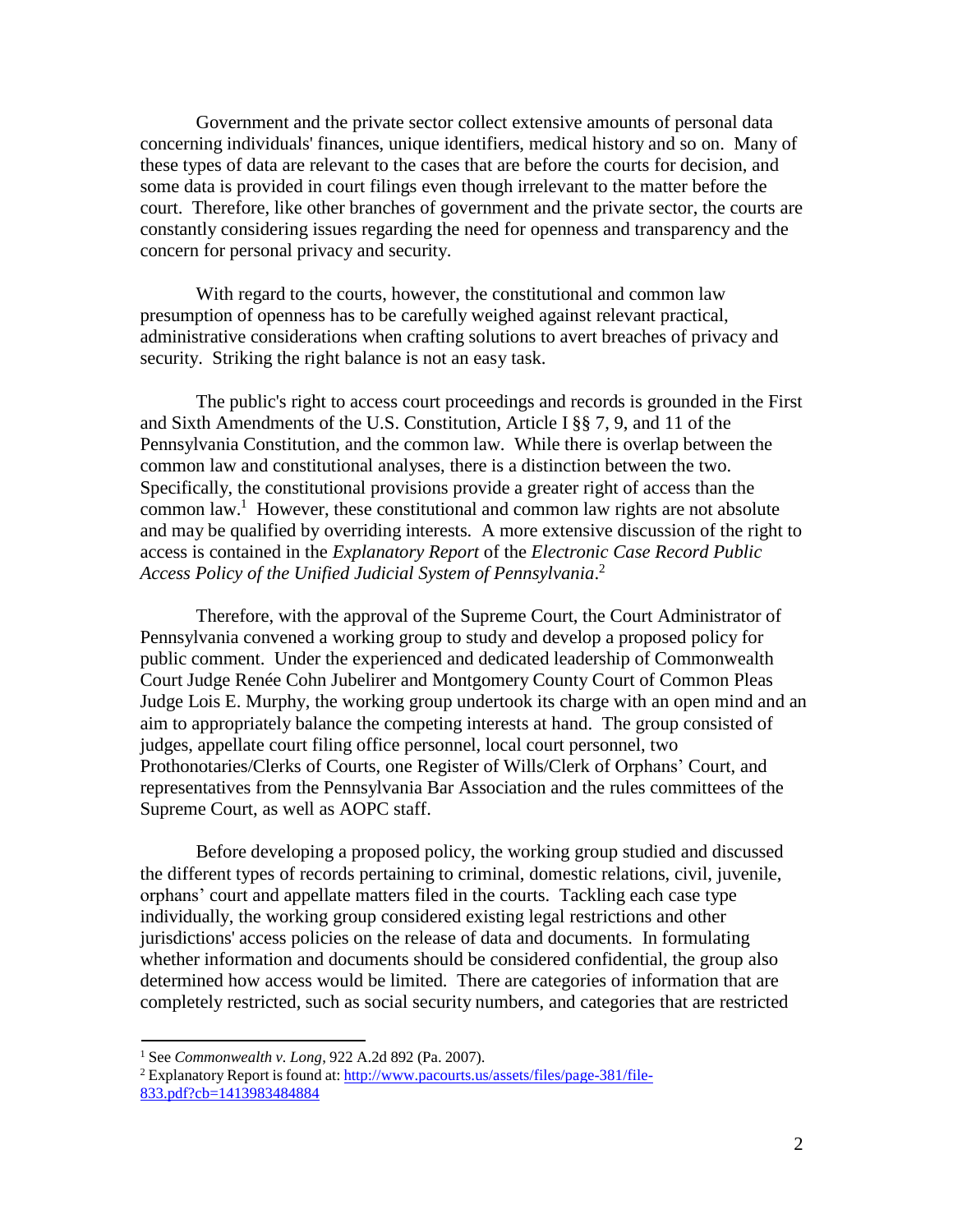from online viewing by the public but remain available for public inspection at a court facility, such as original and reproduced records filed in the appellate courts.

The working group published its proposal for a 60-day public comment period<sup>3</sup> and received thirty-two submissions. The comments reflected diverse, and sometimes conflicting, viewpoints, which helped the working group define the issues and find solutions. In doing so, the working group endeavored to find as much "common ground" as it could in reviewing and addressing the various comments.

In crafting its proposal, the group was guided at all times by the long-standing tradition of access to court records and the important interests it serves, as follows:

to assure the public that justice is done even-handedly and fairly; to discourage perjury and the misconduct of participants; to prevent decisions based on secret bias or partiality; to prevent individuals from feeling that the law should be taken into the hands of private citizens; to satisfy the natural desire to see justice done; to provide for community catharsis; to promote public confidence in government and assurance that the system of judicial remedy does in fact work; to promote the stability of government by allowing access to its workings, thus assuring citizens that government and the courts are worthy of their continued loyalty and support; to promote an understanding of our system of government and courts. *Commonwealth v. Fenstermaker*, 530 A.2d 414, 417 (Pa. 1987) (citing *Commonwealth v. Contankos*, 453 A.2d 578, 579-80 (Pa. 1982)).

However, the group also recognized that transparency of judicial records and proceedings must be balanced with other considerations in this Internet age. The group attempted to strike the appropriate balance between access and interests involving the administration of justice, personal privacy and security -- particularly with regard to online records. Also essential to the group's evaluation were practical considerations, such as the methods of redaction to be implemented and identification of various "best practices" that should be instituted statewide.

The working group provides the following relevant commentary for the sections of the policy.

# **SECTION 1**

The definitions incorporate elements of those found in existing UJS public access policies and other authorities.

This policy governs access to (1) official paper case records of appellate courts, courts of common pleas, and Philadelphia Municipal Court, (2) images of scanned or efiled documents residing in the three statewide case management systems, (3) images of

<sup>3</sup> <http://www.pabulletin.com/secure/data/vol45/45-6/222.html>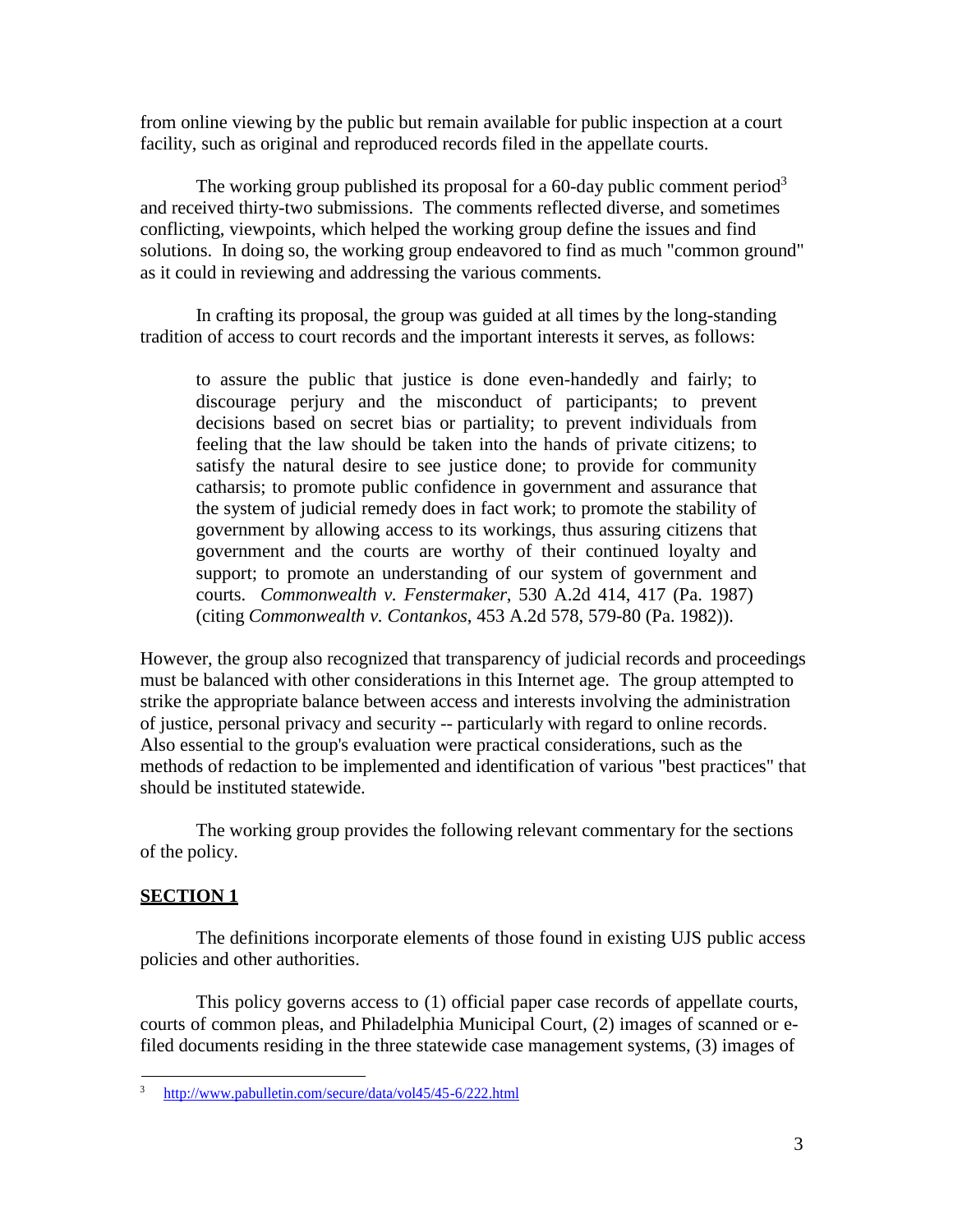scanned or e-filed documents residing in the case management systems of the judicial districts, and (4) case record information posted online by judicial districts via their own "local" case management systems. This approach ensures a more equitable and systematic approach to the case records filed in and maintained for the trial and appellate courts.

It is important to note how this policy intersects with existing UJS policies, namely the *Electronic Case Record Public Access Policy of the Unified Judicial System of Pennsylvania* (hereinafter referred to as "*Electronic Policy*") and *MDC Paper Policy*. The *Electronic Policy* governs access to the electronic case record information, excluding images of scanned documents, residing in the three statewide case management systems: Pennsylvania Appellate Courts Case Management System, Common Pleas Case Management System and the Magisterial District Judge System. Put simply, the *Electronic Policy* governs what information resides on the public web docket sheets accessible via the UJS web portal or is released to a member of the public requesting electronic case record information from one of the systems.

The *MDC Paper Policy* governs access to the paper case records on file in a magisterial district courts.

The definition of "financial source document" is derived from the definition of "sealed financial source documents" used in Minnesota (Minn.G.R.Prac. Rule 11.01) and Washington (WA.R.Gen. Rule 22(b)).

### **SECTION 2**

This section's provisions are similar to those contained in the *MDC Paper Policy,* which have been successfully implemented.

## **SECTION 4**

Requestors may be unable to complete a written request, if required by a court. In such circumstances, access should not be denied but may be delayed until the custodian or designated staff is available to assist the requestor. If the request is granted, it may be necessary for the custodian or designated staff to sit with the requestor and monitor the use of the file to ensure its integrity. This is consistent with the responsibility placed upon the custodian and designated staff for the security, possession, custody and control of case records in Section 2.0(B). Such a practice is also consistent with the requirement that addressing requests for access cannot impede the administration of justice or the orderly operation of a court, pursuant to Section 2.0(C).

This section's provisions are similar to those contained in the *MDC Paper Policy*.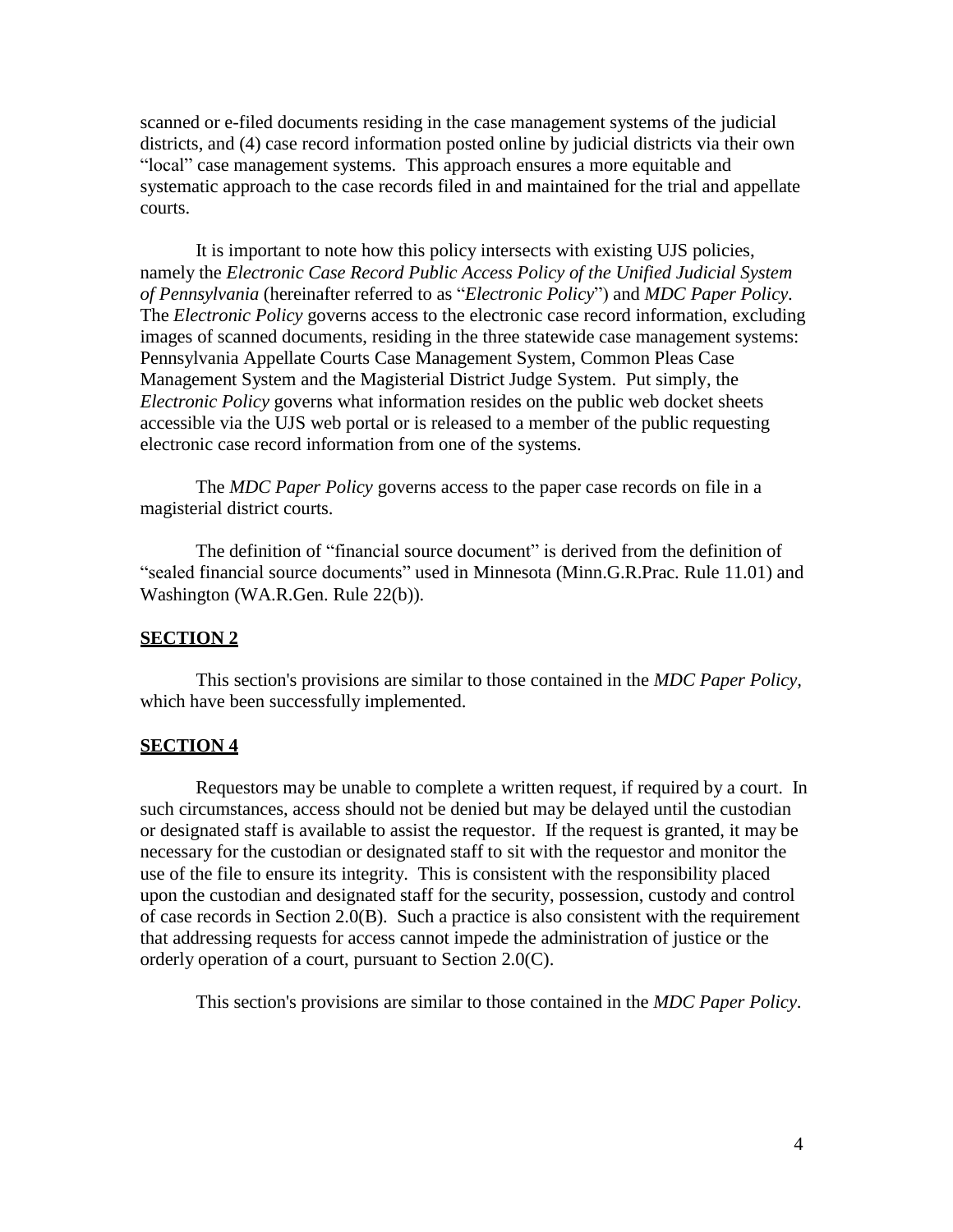## **SECTION 5**

While implementing the provisions of this policy should not unduly burden the courts and custodians or impinge upon the delivery of justice, it is reasonable for the public to expect that courts and custodians shall respond to requests for access in a consistent fashion. This section brings uniformity, in general, as to when and how courts and custodians must respond to requests. Similar sections are found in the *Electronic Policy* and *MDC Paper Policy.*

## **SECTION 6**

Judicial districts have adopted different approaches to imposition of fees, especially with regard to remote access to court records. Some impose a fee for providing remote access because the costs associated with building and maintaining such systems are often substantial. Given that remote access is a value-added service, not a requirement, it is thought that those who avail themselves of this service should be charged for the convenience of maintaining these systems.

Others do not impose fees for remote access because providing this service reduces the "foot traffic" in the filing offices for public access requests. This, in turn, frees staff to attend to other business matters, resulting in a financial benefit by reducing costs associated with dealing with the requests over the counter. The AOPC has provided "free" online access to public web docket sheets for cases filed in the appellate courts, criminal divisions of the courts of common pleas and Philadelphia Municipal Court, as well as the magisterial district courts for years. In 2014, 59 million of those web dockets sheets were accessed online.

It is interesting to note that the two largest judicial districts in the Commonwealth are at opposite ends of the spectrum (i.e., one has posted virtually all dockets and documents for free, and the other posts some dockets for free but not documents). While the working group recognizes that other factors play into these determinations (such as, technological capabilities, statutorily mandated fees), judicial districts should ensure that fees do not become a barrier to public access. Completion of statewide case management systems in all levels of court will likely bring about standardization in remote access to case records.

The working group notes that this section's provisions are similar to those contained in the *MDC Paper Policy.*

#### **SECTION 7**

The concept of restricting access to particular, sensitive identifiers is not novel. The *Electronic Policy* and *MDC Paper Policy* restrict access to social security numbers and financial account numbers, for example. The federal courts, and many state court systems, have restricted access to the types of identifiers that are listed in Section 7.0.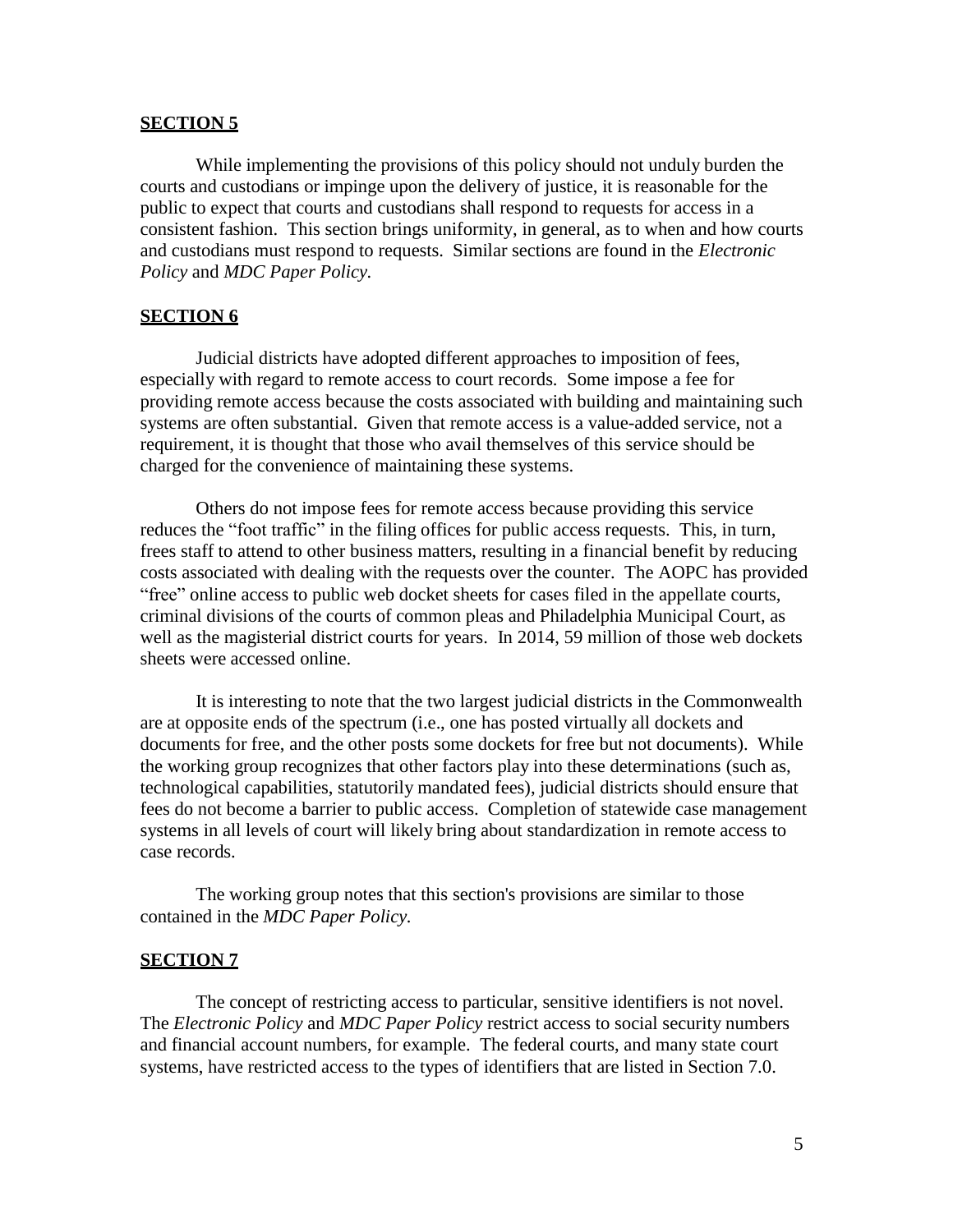The *Electronic Policy* and *MDC Paper Policy* provide that access to social security numbers is shielded from release. Moreover, there are scores of authorities at both the federal and state level that protect the release of this information. While some of these authorities are not applicable to court records, they require access to this information in government records be limited or wholly restricted. For example: 65 P.S. § 67.708(b)(6)(i)(A), 74 P.S. § 201, 42 U.S.C.A. § 405(c)(2)(C)(viii), F.R.Civ.P. 5.2(a)(1), F.R.Crim.P. 49.1(a)(1), Alaska (AK R Admin Rule 37.8(a)(3)), Arizona (AZ ST S CT Rule 123(c)(3)), Arkansas (Sup. Ct. Admin. Order 19(VII)(a)(4)), Florida (FL ST J ADMIN Rule  $2.420(d)(1)(B)(iii)$ ), Idaho (ID R Admin Rule  $32(e)(2)$ ), Indiana (Ind. St. Admin. Rule 9(G)(1)(d)), Maryland (MD. Rules 16-1007), Michigan (Administrative Order 2006-2), Minnesota (Minn.Gen.R.Prac. Rule 11.01(a)), Mississippi (Administrative Order dated August 27, 2008 paragraph 8), Nebraska (Neb Ct R § 1- 808(a) and Neb. Rev. Stat § 84-712.05(17)), New Jersey (NJ R GEN APPLICATION Rule 1:38-7(a)), North Dakota (N.D.R.Ct. Rule 3.4(a)(1) and A.R. 41(5)(B)(10)(a)), Ohio (OH ST Sup Rules 44(h) and 45(d)), South Dakota (SDCL § 15-15A-8), Texas (TX ST J ADMIN Rule 12.5(d)), Utah (UT R J ADMIN Rules 4-202.02(4)(i) and 4-202-03(3)), Vermont (VT R PUB ACC CT REC § 6(b)(29)), Washington (WA. R. Gen. Rule  $31(3)(1)(a)$  and West Virginia (WV R RAP Rule 40(e)(3)).

With regard to financial account numbers, the *Electronic Policy* and *MDC Paper Policy* provide that this information is not accessible. Many other jurisdictions have taken a similar approach. For example: F.R.Civ.P.  $5.2(a)(1)$ , F.R.Crim.P.  $49.1(a)(1)$ , Alaska (AK R Admin Rule 37.8(a)(5)), Arizona (AZ ST S CT Rule 123(c)(3)), Arkansas (Sup. Ct. Admin. Order 19(VII)(a)(4)), Florida (FL ST J ADMIN Rule  $2.420(d)(1)(B)(iii)$ ), Idaho (ID R Admin Rule  $32(e)(2)$ ), Indiana (Ind. St. Admin. Rule  $9(G)(1)(f)$ ), Minnesota (Minn.Gen.R.Prac. Rule 11.01(a)), Nebraska (Neb Ct R § 1-808(a) and Neb. Rev. Stat § 84-712.05(17)), New Jersey (NJ R GEN APPLICATION Rule 1:38-7(a)), North Dakota (N.D.R.Ct. Rule 3.4(a)(1) and A.R. 41(5)(B)(10)(a)), Ohio (OH ST Sup Rules 44(h) and 45(d)), South Dakota (SDCL § 15-15A-8), Vermont (VT R PUB ACC CT REC  $\S$  6(b)(29)), Washington (WA. R. Gen. Rule 31(3)(1)(b)) and West Virginia (WV R RAP Rule 40(e)(4)).

Concerning driver license numbers, the *Electronic Policy* provides that driver license numbers should be protected. Moreover, there are many authorities at both the federal and state level that protect the release of this information. While some of these authorities are not applicable to court records, they require access to this information in government records be limited or wholly restricted. For example: 65 P.S. § 67.708(b)(6)(i)(A), 75 Pa.C.S. § 6114, 18 U.S.C. §§ 2721 – 2725, Alaska (AK R Admin Rule 37.8(a)(4)), Idaho (ID R Admin Rule 32(e)(2)), New Jersey (NJ R GEN APPLICATION Rule 1:38-7(a)), Utah (UT R J ADMIN Rules  $4-202.02(4)$ (i) and  $4-202$ -03(3)), Vermont (VT R PUB ACC CT REC § 6(b)(29)) and Washington (WA. R. Gen. Rule  $31(3)(1)(c)$ ).

State Identification Numbers ("SID") have been defined as "[a] unique number assigned to each individual whose fingerprints are placed into the Central Repository of the State Police. The SID is used to track individuals for crimes which they commit, no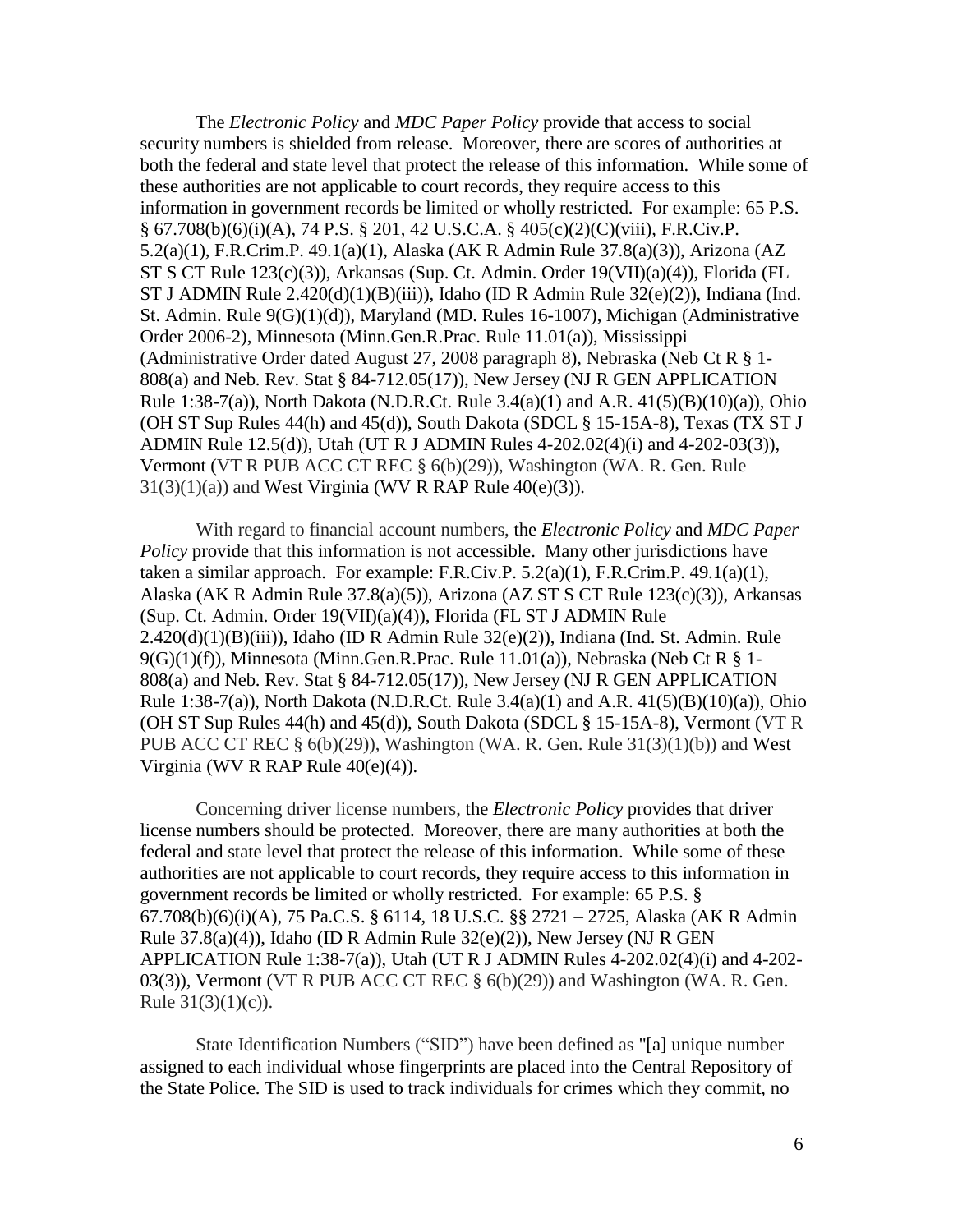matter how many subsequent fingerprint cards are submitted." *See* 37 Pa. Code § 58.1. The *Electronic Policy* prohibits the release of SID. Furthermore, in *Warrington Crew v.* Pa. Dept. of Corrections, (Pa. Cmwlth., No. 1006 C.D. 2010, filed Nov. 19, 2010)<sup>4</sup>, the Commonwealth Court upheld a ruling by the Office of Open Records that a SID number is exempt from disclosure through a right-to-know request because such numbers qualify as a confidential personal identification number.

Other jurisdictions provide similar protections to minors' names, dates of births, or both. For example: F.R.Civ.P. 5.2(a)(1), F.R.Crim.P. 49.1(a)(1), Alaska (AK R Admin Rule 37.8(a)(6)), North Dakota (N.D.R.Ct. Rule 3.4(a)(3) and A.R.41(5)(B)(10)(c)), Utah (UT R J ADMIN Rules 4-202.02(4)(1) and 4-202-03(3)) and West Virginia (WV R RAP Rule 40(e)(1)).

With regard to abuse victims' address and other contact information, Pennsylvania through the enactment of various statutes has recognized the privacy and security needs of victims of abuse. For example, Pennsylvania's Domestic and Sexual Violence Victim Address Confidentiality Act (23 Pa.C.S. §§ 6701 – 6713) provides a mechanism whereby victims of domestic and sexual violence can shield their physical address (even in court documents) and hence protect their ability to remain free from abuse. The Pennsylvania Right To Know Law (65 P.S.  $\S$ § 67.101 – 67.1304) recognizes the potential risk of harm which can be caused by the disclosure by the government of certain personal information. For example, 65 P.S. § 67.708(b)(1)(ii) prohibits the disclosure that "would be reasonably likely to result in a substantial and demonstrable risk of physical harm to or the personal security of an individual." Moreover, 23 Pa.C.S. § 5336(b) prohibits the disclosure of the address of a victim of abuse in a custody matter to the other parent or party. 23 Pa.C.S. §  $4305(a)(10)(ii)$  and (iii) provides that the domestic relations section shall have the power and duty to:

"implement safeguards applicable to all confidential information received by the domestic relations section in order to protect the privacy rights of the parties, including: prohibitions against the release of information on the whereabouts of one party or the child to another party against whom a protective order with respect to the former party or the child has been entered; and prohibitions against the release of information on the whereabouts of one party or the child to another person if the domestic relations section has reason to believe that the release of the information may result in the physical or emotional harm to the party or the child."

In addition, other jurisdictions have taken a measure to protect similarly situated individuals, such as: Alaska (AK R Admin Rule 37.8(a)(2)), Florida (FL ST J ADMIN Rule  $2.420(d)(1)(B)(iii)$ , Indiana (Ind. St. Admin. Rule  $9(G)(1)(e)(i)$ ), New Jersey (NJ R

<sup>4</sup> Pursuant to Section 414(a) of the Commonwealth Court's Internal Operating Procedures, an unreported panel decision issued by the Court after January 15, 2008 may be cited "for its persuasive value, but not as binding precedent."  $210$  Pa. Code § 69.414(a).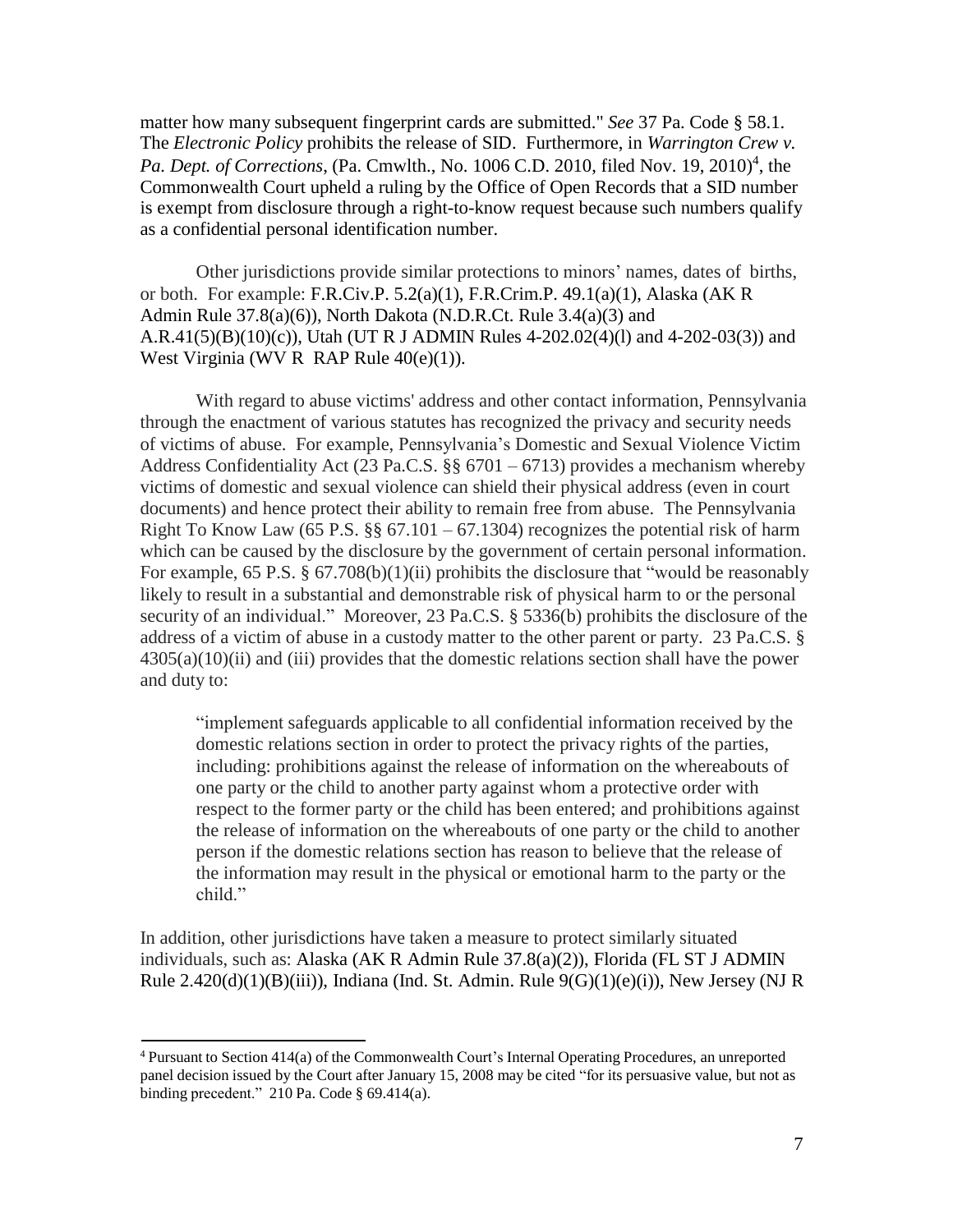# GEN APPLICATION Rule 1:38-3(c)(12)), and Utah (UT R J ADMIN Rules 4- 202.02(8)(E)(i) and 4-202-03(7)).

To maintain the confidentiality of the information listed in subsection (A), parties and their attorneys can set forth the listed information on a Confidential Information Form, designed and published by the AOPC. This is akin to the procedure set forth in the *MDC Paper Policy;* the Confidential Information Form used by that policy is posted on the UJS's website at [www.pacourts.us.](http://www.pacourts.us/)

Alternatively, parties and their attorneys can file two versions of each document with the court/custodian – one with sensitive information redacted ("redacted copy") and the other with no information redacted ("unredacted copy"). The redacted copy shall omit any information not accessible under this policy in a visibly evident manner, and be available for public inspection. The unredacted copy shall not be accessible by the public. At least one other jurisdiction has implemented a similar approach. *See* WA. R. Gen. R. 22(e)(2) (Washington). Some contend that a redacted copy of a document will be more readable than an unredacted copy containing monikers as placeholders for sensitive information not included in the document. This approach was also identified as a more amenable solution given the current design of the statewide e-filing initiative.

While a court or custodian is not required to review any pleading, document, or other legal paper for compliance with this section, such activity is not prohibited. If a court or custodian wishes to accept the burden of reviewing such documents and redacting the same, such a process must be applied uniformly across all documents or cases. This provision, however, does not alter or expand upon existing legal authority limiting a custodian's authority to reject a document for filing. *See Nagy v. Best Home Services, Inc.,* 829 A.2d 1166 (Pa. Super. 2003).

Courts that permit e-filing should consider the development of a compliance "checkbox" whereby e-filers could indicate their compliance with this policy.

This section only applies to documents filed with a court or custodian on or after the effective date of this policy. There will be a period of transition prior to full implementation of this policy; that is, some documents filed with a court or custodian prior to the effective date of this policy will contain information that the policy restricts from public access. To expect full and complete implementation of this policy by applying it retroactively to those documents filed prior to the effective day of this policy is impractical and burdensome.

However, it is important to remember with regard to pre-policy records, a party or attorney always has the option to file a motion with the court to seal, in whole or part, a document or file. This includes the ability to request sealing and/or redaction of only some information that resides on a document in the court file (e.g., a social security number on a document).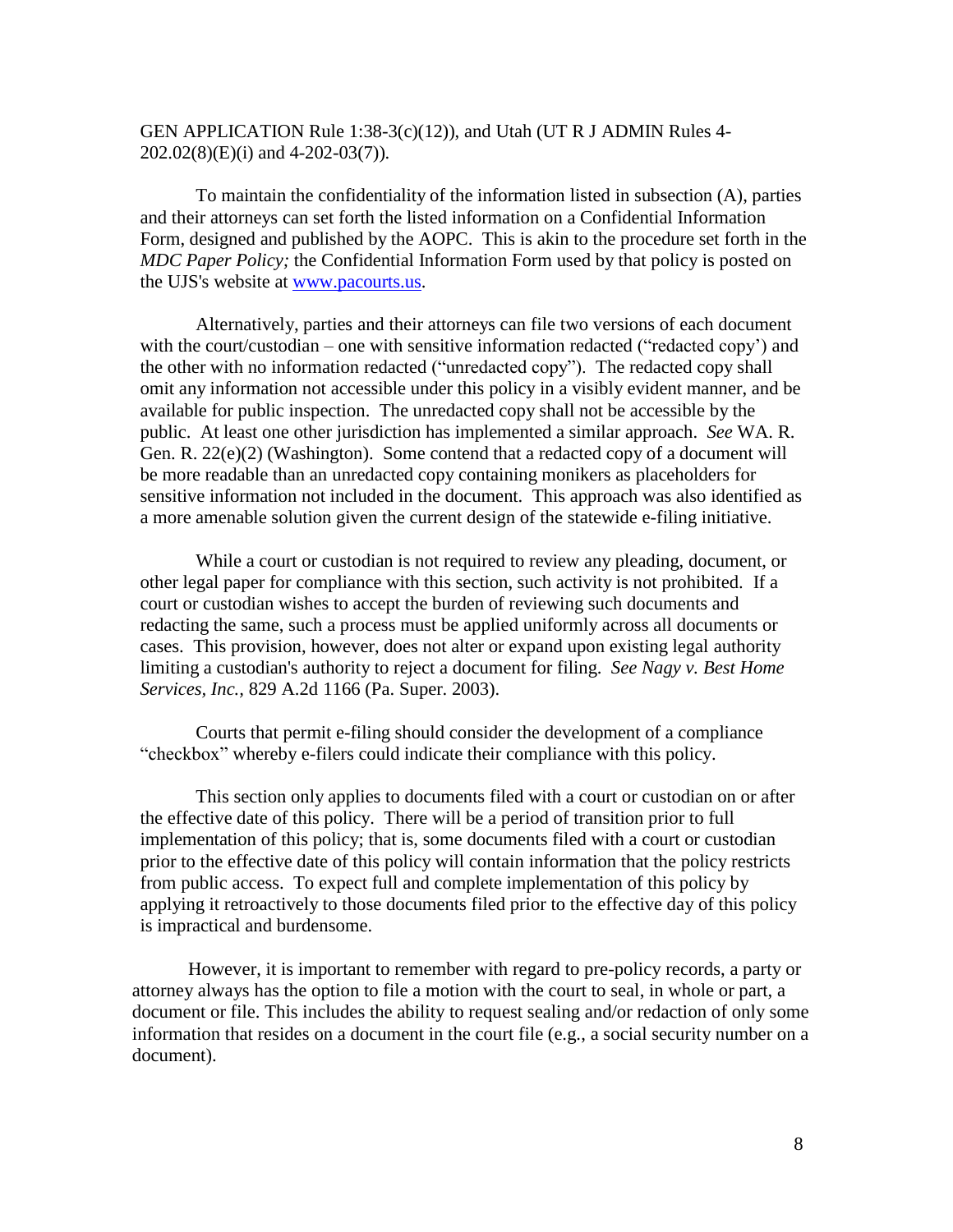### **SECTION 8**

The protocol of submitting to a court or custodian certain documents under a cover sheet so that the documents are not accessible to the public has been instituted in other jurisdictions, such as Minnesota (Minn.G.R.Prac. Rule 11.03), South Dakota (SDCL  $\S$  15-15A-8), and Washington (WA.R.Gen. Rule 22(b)(8) and (g)). One manner in which to implement this protocol (e.g., the need to separate a confidential document within a file accessible to the public) is to maintain a confidential electronic folder or confidential documents file within the case file, thus ensuring that the file folder with the non-public information can be easily separated from the public case file, when access is requested.

Concerning financial source documents, other jurisdictions have similar provisions regarding such documents including Minnesota (Minn.G.R.Prac. Rule 11.03), South Dakota (SDCL § 15-15A-8), and Washington (WA.R.Gen. Rule 22(b)(8) and (g)).

Similar protocols with regard to minors' education records are found in other jurisdictions, such as Nebraska (Neb Ct R  $\S$  1-808(a) and Neb. Rev. Stat  $\S$  84-712.05(1)) and Wyoming (WY R Gov Access Ct Rule  $6(a)$  and WY ST  $\S$  16-4-203(d)(viii)).

With regard to medical records, other jurisdictions have similar provisions including Indiana (Ind. St. Admin. Rule 9(G)(1)(b)(xi)), Maryland (MD. Rules 16- 1006(i)), Nebraska (Neb Ct R § 1-808(a) and Neb. Rev. Stat § 84-712.05(2)), Utah (UT R J ADMIN Rules 4-202.02(4)(k) and 4-202-03(3)), Vermont (VT R PUB ACC CT REC §  $6(b)(17)$ ), West Virginia (WV R RAP Rule  $40(e)(1)$ ) and Wyoming (WY R Gov Access Ct Rule  $6(t)$ ).

Section 7111 of the Mental Health Procedures Act, 50 P.S. § 7111, provides that all documentation concerning an individual's mental health treatment is to be kept confidential and may not be released or disclosed to anyone, absent the patient's written consent, with certain exceptions including a court's review in the course of legal proceedings authorized under the Mental Health Procedures Act (50 P.S. § 7101). While it is unclear if this provision is applicable to the public accessing an individual's mental health treatment records in the court's possession, the working group believes this provision provides guidance on the subject. Thus, such records should not be available to the public except pursuant to a court order. *See Zane v. Friends Hospital,* 575 Pa. 236, 836 A.2d 25 (2003). Other jurisdictions have similar protocols, such as Maryland (MD. Rules 16-1006(i)), New Mexico (NMRA Rule 1-079(c)(5)), Utah (UT R J ADMIN Rules 4-202.02(4)(k) and 4-202-03(3)), Vermont (VT R PUB ACC CT REC § 6(b)(17)) and Wyoming (WY R Gov Access Ct Rule 6(p)).

Children and Youth Services' records introduced in juvenile dependency or delinquency matters are not open to public inspection. *See* 42 Pa.C.S. § 6307 as well as Pa.Rs.J.C.P. 160 and 1160. Introduction of such records in a different proceeding (e.g., a custody matter) should not change the confidentiality of these records; thus, the records should be treated similarly. These records are treated similarly by other jurisdictions, such as Florida (FL ST J ADMIN Rule 2.420(d)(1)(B)(i)), Indiana (Ind. St. Admin. Rule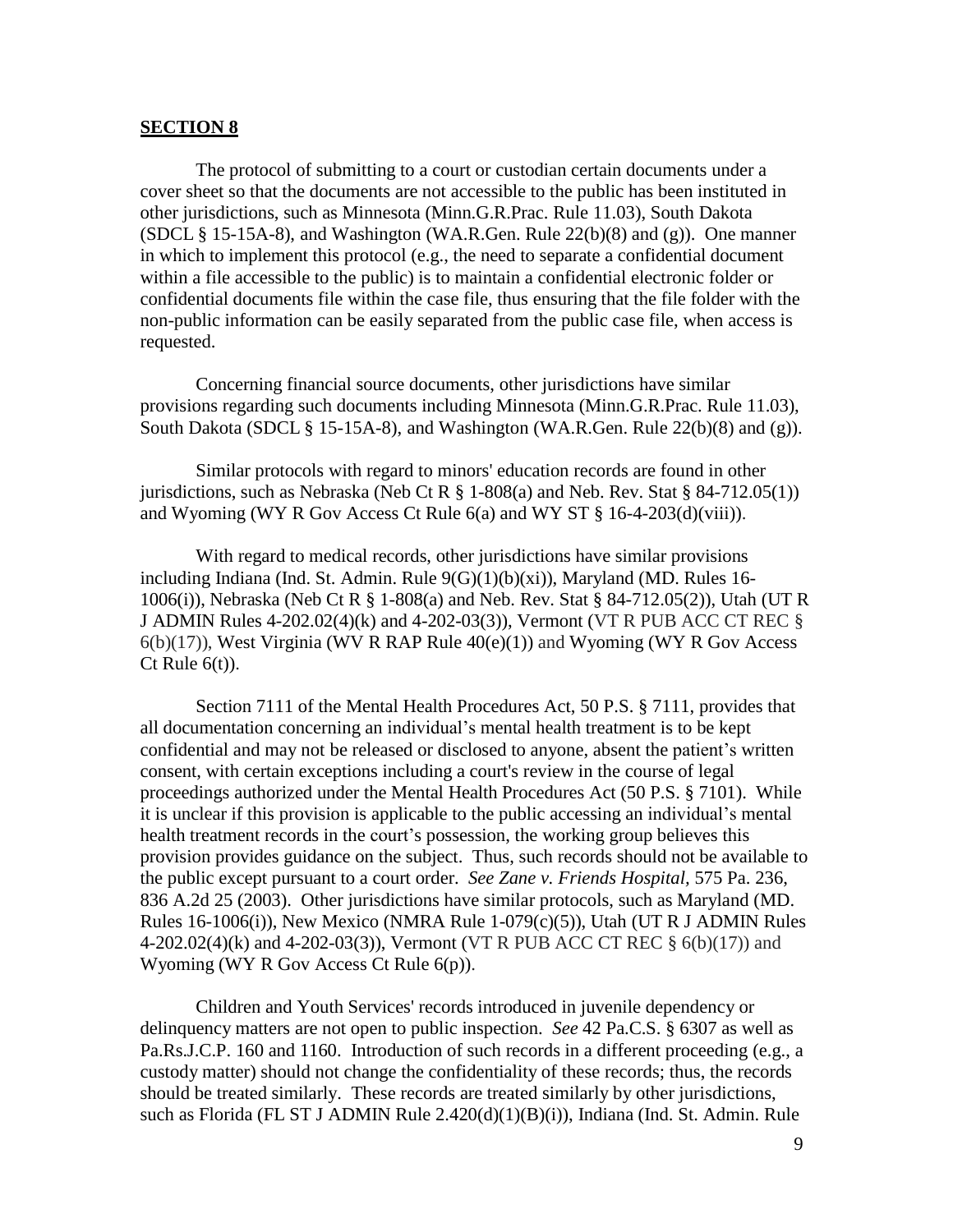$9(G)(1)(b)(iii)$  and New Jersey (NJ R GEN APPLICATION Rule 1:38-3(d)(12) and  $(15)$ ).

The extent of financially sensitive information required by Pa.R.C.P. No. 1910.27(c) and 1920.33 that must be listed on income and expense statements, marital property inventories and pre-trial statements rivals information contained in a financial source document. Therefore, these documents should also be treated as confidential. Vermont has a similar protocol (VT R PUB ACC CT REC  $\S$  6(b)(33) and 15 V.S.A.  $\S$ 662).

Courts that permit e-filing should consider the development of a compliance "checkbox" whereby e-filers could indicate their compliance with this policy.

This section only applies to documents filed with a court or custodian on or after the effective date of this policy. There will be a period of transition prior to full implementation of this policy; that is, some documents filed with a court or custodian prior to the effective date of this policy will contain information that the policy restricts from public access. To expect full and complete implementation of this policy by applying it retroactively to those documents filed prior to the effective day of this policy is impractical and burdensome.

However, it is important to remember with regard to pre-policy records, a party or attorney always has the option to file a motion with the court to seal, in whole or part, a document or file. This includes the ability to request sealing and/or redaction of only some information that resides on a document in the court file (e.g., a social security number on a document).

### **SECTION 9**

This section safeguards certain sensitive information that is already protected by existing authority or was deemed to require protection by the working group from access at the court facility. The latter category included two specific types of records: birth records and incapacity proceeding records.

Access to a birth certificate from the Department of Health, particularly an amended birth certificate, such as in an adoption case, is limited pursuant to various statutes. 35 P.S. §§ 450.603, 2915 and 2931. Unrestricted access to records filed in proceedings about birth records could have the unintended effect of circumventing the purposes of the confidentiality provisions of the above statutory framework. Moreover, at least one jurisdiction, Florida (FL ST J ADMIN Rule 2.420(d)(1)(B)(vi)), provides similar protections to these records. However, concerned that the lack of transparency may erode the public's trust and confidence, dockets and any court order, decree or judgment in these cases are exempted by the policy. Releasing the dockets as well as any order, decree or judgment disposing of the case is believed to strike the appropriate balance between access to the court's decision, and hence the public's understanding of the judicial function, and personal privacy.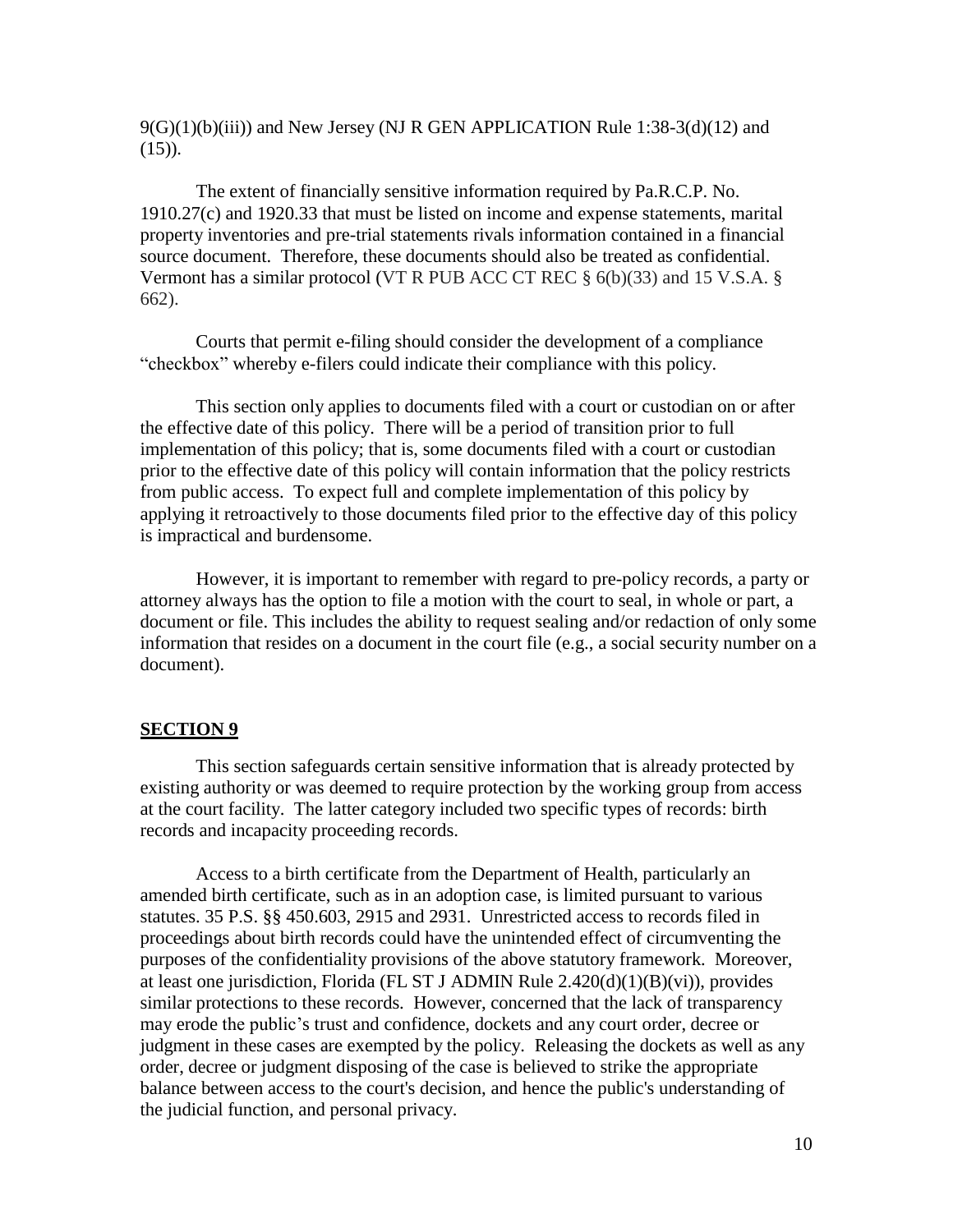Given the extent of financial and sensitive information that is provided in order that a court may determine whether a person is incapacitated and, if so, that must subsequently be reported in a guardian's report, these records are not be accessible. Similar provisions are found in many other jurisdictions including: California (Cal. Rules of Court, Rule 2.503(c)(3)), Florida (F.S.A. §§ 744.1076 and 744.3701), Georgia (Ga. Code Ann. § 29-9-18), Idaho (ID. R. Admin. Rule 32), Maryland (MD. Rules 16-1006), New Jersey (NJ R GEN APPLICATION Rule 1:38-3(e)), New Mexico (NMRA Rule 1- 079(c)(7)), South Dakota (SDCL § 15-15A-7(3)(m)), Utah (UT R J Admin. Rule 4- 202.02(4)(L)(ii)), Washington (WA.R.Gen. Rule 22(e)) and Wyoming (WY R Gov Access Ct Rule  $6(g)$ ). For the reasons of transparency, the case docket and any court order, decree or judgment for these cases is exempted pursuant to this policy.

The provisions of Subsection G are consistent with those contained in the *Electronic Policy*, *MDC Paper Policy* and Rule of Judicial Administration 509. The Judiciary's commitment to the principle of open and accessible case records is reflected in the inclusion of a publication requirement.

### **SECTION 10**

Any information to which access is limited pursuant to Sections 7, 8 or 9 is also not accessible remotely pursuant to Subsection  $A(1)$ . As to Subsections  $A(2)$  through  $(A)(7)$ , it is important to note that this information will remain available at the courthouse or court facility where access has been traditionally afforded. There is a difference between maintaining "public" records for viewing/copying at the courthouse and "publishing" records on the Internet. Thus, there is certain information for which at the present time courthouse access remains the appropriate forum.

Concerning Subsection A(2)'s restriction on remote access to information that identifies jurors, witnesses, and victims in criminal cases, similar provision exist in the *Electronic Policy* and have been implemented by other jurisdictions, including Alaska (AK R ADMIN Rule  $37.8(a)(1)$  and (2)), Indiana (Ind. St. Admin. Rule  $9(G)(1)(e)$ ), Mississippi (Administrative Order dated August 27, 2008 paragraph 8), Nebraska (NE R CT  $\S$  1-808(b)(3)), Texas (TX ST J ADMIN Rule 12.5(d)) and Utah (UT R J ADMIN Rules 4-202.02(8)(e) and 4-202-03(7)).

As pertains to Subsection A(5), in considering family court records (i.e., divorce, custody, and support), individual courts have implemented protocols to shield some of these records from access. Sensitive to these concerns, prohibiting online posting of any family court records (save for a docket, court orders and opinions), along with the requirements that certain information and documents filed with the court or custodian be restricted from access via the use of a Confidential Information Form, redacted filings or a Confidential Document Form, removes a significant amount of the personal, sensitive information from access, while allowing public access to ensure accountability and transparency of the judicial system.

With regard to Subsection A(6), New Mexico has a similar protocol protecting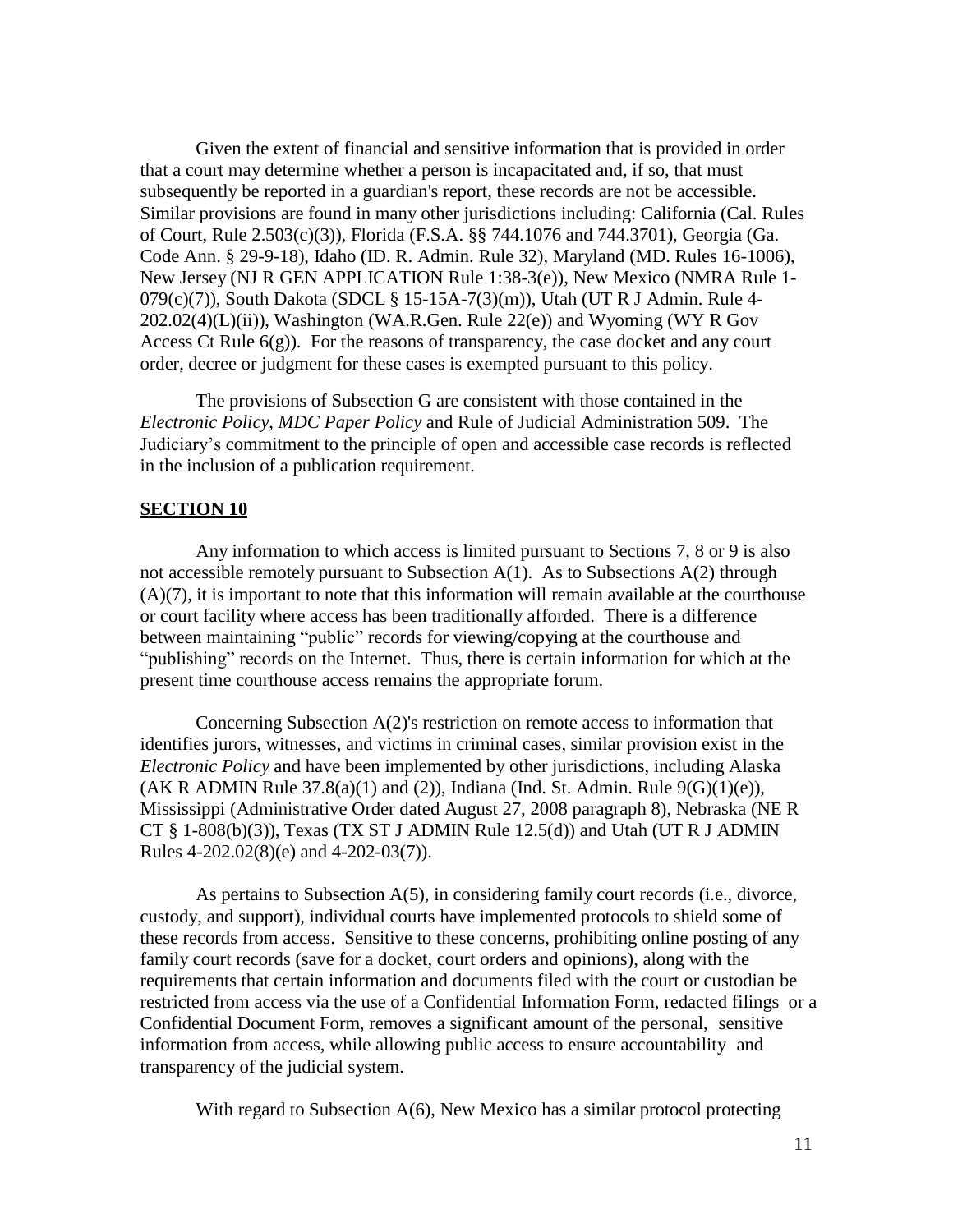Older Adult Protective Services Act matters (NMRA Rule 1-079(c)(4)). For the reasons expressed above, remote access should be afforded to dockets, court orders and opinions in these cases, to the extent that the judicial districts have developed systems and procedures that facilitate such access.

While case records remotely accessible to the public prior to the effective date of this policy may remain online in unredacted form, judicial districts are not prohibited from taking steps to safeguard sensitive case records designated by this section. To expect full and complete implementation of the policy by applying it retroactively to records remotely accessible prior to the effective date of this policy is impractical and burdensome.

However, it is important to remember with regard to pre-policy records, a party or attorney always has the option to file a motion with the court to seal, in whole or part, a document or file. This includes the ability to request sealing and/or redaction of only some information that resides on a document in the court file (e.g., a social security number on a document).

It is essential that courts and custodians in designing systems, such as those for document imaging, e-filing, or both consider the requirements of this policy and ensure such systems are in compliance. This is imperative as the Judiciary moves toward statewide e-filing for all levels of courts.

As for systems currently in existence, the policy may require changes to current protocols and processes.

## **SECTION 11**

A similar provision is included in the *Electronic Policy.* This policy delineates a procedure by which an individual may correct a clerical error that appears in a case record accessible remotely. As noted in the *Explanatory Report* to the *Electronic Policy*, these provisions borrow heavily from the correction provisions in the Criminal History Record Information Act. For the same reasons outlined in the *Explanatory Report*, a similar protocol was included in this policy.